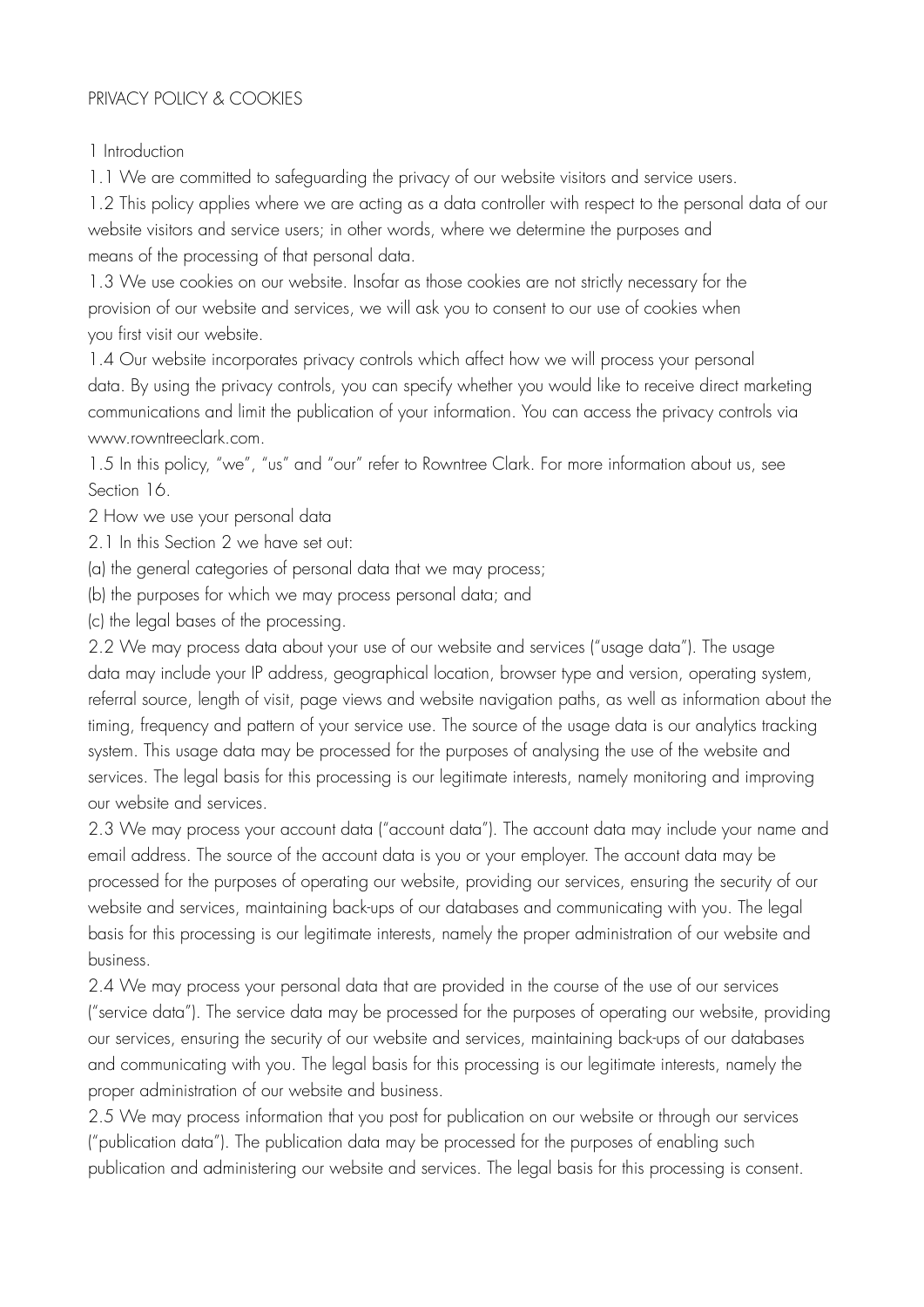2.6 We may process information contained in any enquiry you submit to us regarding goods and/or services ("enquiry data"). The enquiry data may be processed for the purposes of offering, marketing and selling relevant goods and/or services to you. The legal basis for this processing is consent. 2.7 We may process information relating to our customer relationships, including customer contact information ("customer relationship data"). The customer relationship data may be processed for the purposes of managing our relationships with customers, communicating with customers, keeping records of those communications and promoting our products and services to customers. The legal basis for this processing is our legitimate interests, namely the proper management of our customer relationships. 2.8 We may process information relating to transactions, including purchases of goods and services, that you enter into with us and/or through our website ("transaction data"). The transaction data may include your contact details, your card details and the transaction details. The transaction data may be processed for the purpose of supplying the purchased goods and services and keeping proper records of those transactions. The legal basis for this processing is the performance of a contract between you and us and/or taking steps, at your request, to enter into such a contract and our legitimate interests, namely the proper administration of our website and business.

2.9 We may process information that you provide to us for the purpose of subscribing to our email notifications and/or newsletters ("notification data"). The notification data may be processed for the purposes of sending you the relevant notifications and/or newsletters. The legal basis for this processing is consent.

2.10 We may process information contained in or relating to any communication that you send to us ("correspondence data"). The correspondence data may include the communication content and metadata associated with the communication. Our website will generate the metadata associated with communications made using the website contact forms. The correspondence data may be processed for the purposes of communicating with you and record-keeping. The legal basis for this processing is our legitimate interests, namely the proper administration of our website and business and communications with users.

2.11 We may process any of your personal data identified in this policy where necessary for the establishment, exercise or defence of legal claims, whether in court proceedings or in an administrative or out-of-court procedure. The legal basis for this processing is our legitimate interests, namely the protection and assertion of our legal rights, your legal rights and the legal rights of others.

2.12 We may process any of your personal data identified in this policy where necessary for the purposes of obtaining or maintaining insurance coverage, managing risks, or obtaining professional advice. The legal basis for this processing is our legitimate interests, namely the proper protection of our business against risks.

2.13 In addition to the specific purposes for which we may process your personal data set out in this Section 2, we may also process any of your personal data where such processing is necessary for compliance with a legal obligation to which we are subject, or in order to protect your vital interests or the vital interests of another natural person.

2.14 Please do not supply any other person's personal data to us, unless we prompt you to do so.

3. Providing your personal data to others

3.1 We may disclose your personal data to our insurers and/or professional advisers insofar as reasonably necessary for the purposes of obtaining or maintaining insurance coverage, managing risks,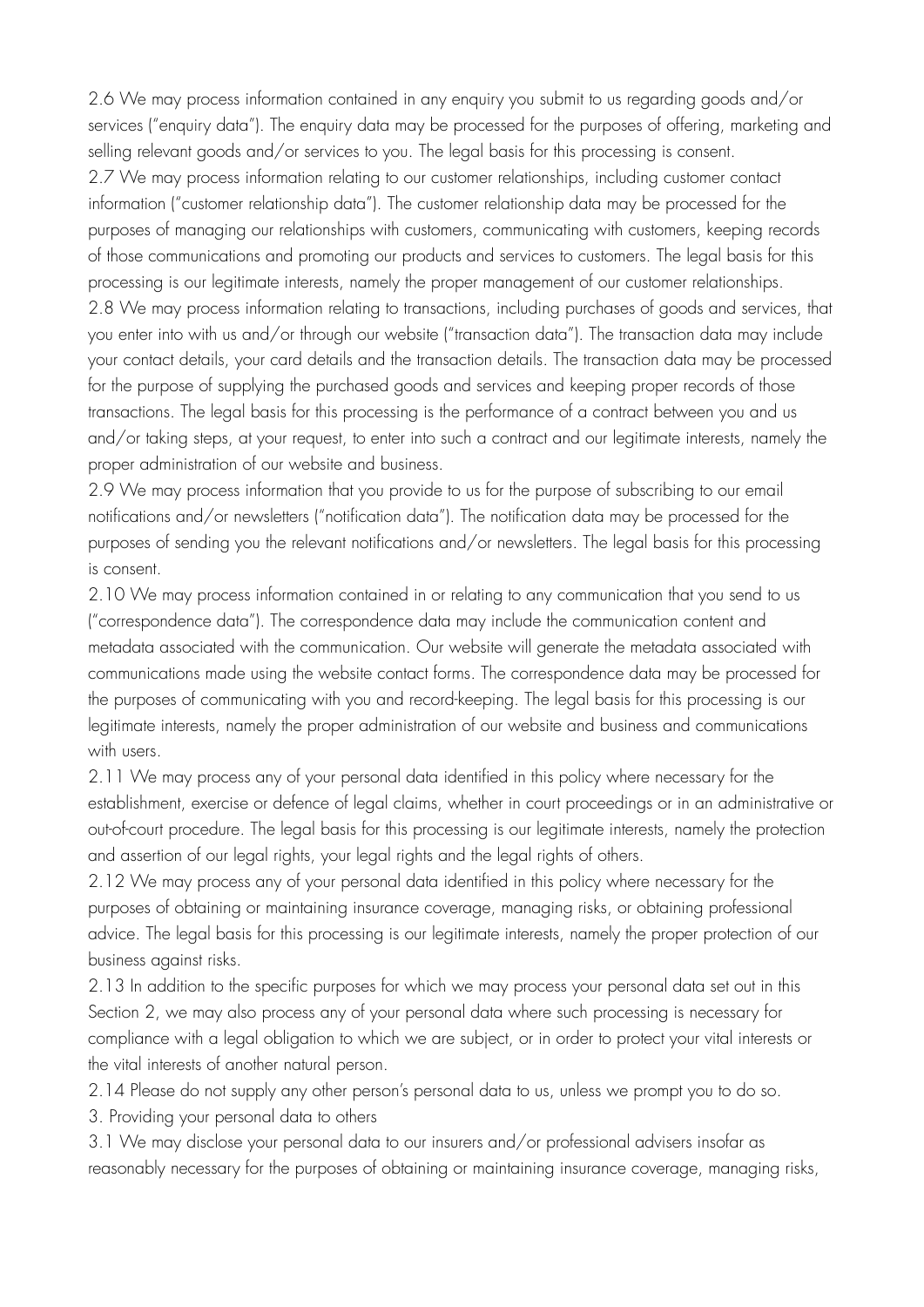obtaining professional advice, or the establishment, exercise or defence of legal claims, whether in court proceedings or in an administrative or out-of-court procedure.

3.2 In addition to the specific disclosures of personal data set out in this Section 3, we may disclose your personal data where such disclosure is necessary for compliance with a legal obligation to which we are subject, or in order to protect your vital interests or the vital interests of another natural person. We may also disclose your personal data where such disclosure is necessary for the establishment, exercise or defence of legal claims, whether in court proceedings or in an administrative or out-of-court procedure. 4. International transfers of your personal data

4.1 In this Section 4, we provide information about the circumstances in which your personal data may be transferred to countries outside the European Economic Area (EEA).

4.2 The hosting facilities for our website are situated in the United Kingdom. The European

Commission has made an "adequacy decision" with respect to the data protection laws of each of these countries. Transfers to each of these countries will be protected by appropriate safeguards, namely the use of standard data protection clauses adopted or approved by the European Commission, a copy of which you can obtain from https://ec.europa.eu/info/law/ law-topic/data-protection/data-protection-eu\_en. 4.3 You acknowledge that personal data that you submit for publication through our website or services may be available, via the internet, around the world. We cannot prevent the use (or misuse) of such personal data by others.

5. Retaining and deleting personal data

5.1 This Section 5 sets out our data retention policies and procedure, which are designed to help ensure that we comply with our legal obligations in relation to the retention and deletion of personal data.

5.2 Personal data that we process for any purpose or purposes shall not be kept for longer than is

necessary for that purpose or those purposes.

5.3 We will retain your personal data as follows:

(a) Usage, account, service, publication, customer service, notification and

correspondence data will be retained for a minimum period of 12 months following 13 January 2019, and for a maximum period of 120 months following 13 January 2019.

5.4 In some cases it is not possible for us to specify in advance the periods for which your personal data will be retained. In such cases, we will determine the period of retention based on the following criteria: (a) the period of retention of usage, account, service, publication, customer service, notification and correspondence data will be determined based on brand re-engagement.

5.5 Notwithstanding the other provisions of this Section 5, we may retain your personal data where such retention is necessary for compliance with a legal obligation to which we are subject, or in order to protect your vital interests or the vital interests of another natural person.

6. Security of personal data

6.1 We will take appropriate technical and organisational precautions to secure your personal data and to prevent the loss, misuse or alteration of your personal data.

6.2 We will store all your personal data on secure servers, personal computers and mobile devices, and in secure manual record-keeping systems.

6.3 The following personal data will be stored by us in encrypted form: your name, contact information, password(s) and cardholder data.

6.4 You acknowledge that the transmission of unencrypted (or inadequately encrypted) data over the internet is inherently insecure, and we cannot guarantee the security of data sent over the internet.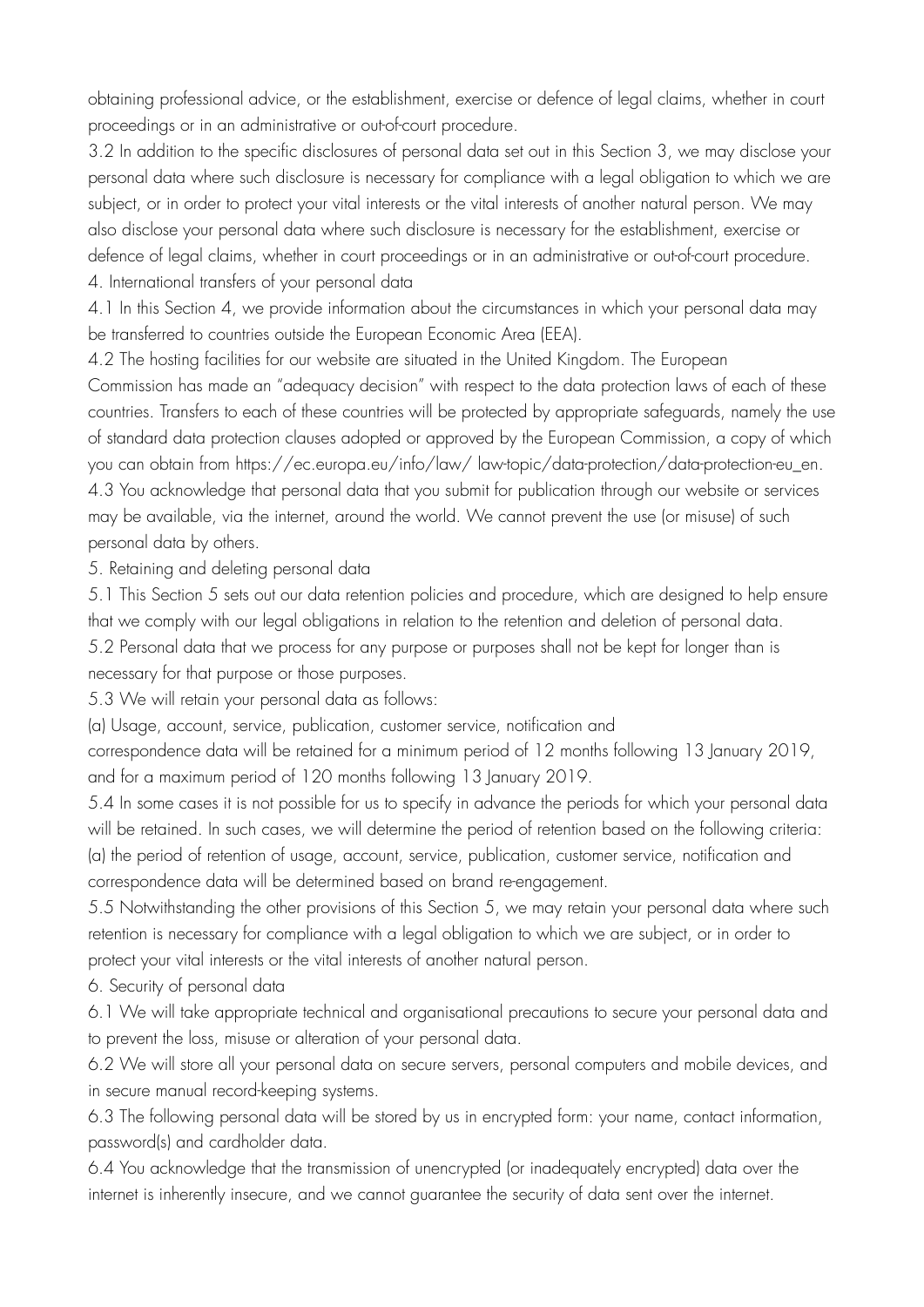6.5 You should ensure that your password is not susceptible to being guessed, whether by a person or a computer program. You are responsible for keeping the password you use for accessing our website confidential and we will not ask you for your password (except when you log in to our website).

## 7. Amendments

7.1 We may update this policy from time to time by publishing a new version on our website.

7.2 You should check this page occasionally to ensure you are happy with any changes to this policy.

7.3 We may notify you of significant changes to this policy by email or through the private messaging system on our website.

8. Your rights

8.1 In this Section 8, we have summarised the rights that you have under data protection law. Some of the rights are complex, and not all of the details have been included in our summaries. Accordingly, you should read the relevant laws and guidance from the regulatory authorities for a full explanation of these rights.

8.3 You have the right to confirmation as to whether or not we process your personal data and, where we do, access to the personal data, together with certain additional information. That additional information includes details of the purposes of the processing, the categories of personal data concerned and the recipients of the personal data. Providing the rights and freedoms of others are not affected, we will supply to you a copy of your personal data. The first copy will be provided free of charge, but additional copies may be subject to a reasonable fee.

8.4 You have the right to have any inaccurate personal data about you rectified and, taking into account the purposes of the processing, to have any incomplete personal data about you completed.

8.5 In some circumstances you have the right to the erasure of your personal data without undue delay. Those circumstances include: the personal data are no longer necessary in relation to the purposes for which they were collected or otherwise processed; you withdraw consent to consent-based processing; you object to the processing under certain rules of applicable data protection law; the processing is for direct marketing purposes; and the personal data have been unlawfully processed. However, there are exclusions of the right to erasure. The general exclusions include where processing is necessary: for exercising the right of freedom of expression and information; for compliance with a legal obligation; or for the establishment, exercise or defence of legal claims.

8.6 In some circumstances you have the right to restrict the processing of your personal data. Those circumstances are: you contest the accuracy of the personal data; processing is unlawful but you oppose erasure; we no longer need the personal data for the purposes of our processing, but you require personal data for the establishment, exercise or defence of legal claims; and you have objected to processing, pending the verification of that objection. Where processing has been restricted on this basis, we may continue to store your personal data. However, we will only otherwise process it: with your consent; for the establishment, exercise or defence of legal claims; for the protection of the rights of another natural or legal person; or for reasons of important public interest.

8.7 You have the right to object to our processing of your personal data on grounds relating to your particular situation, but only to the extent that the legal basis for the processing is that the processing is necessary for: the performance of a task carried out in the public interest or in the exercise of any official authority vested in us; or the purposes of the legitimate interests pursued by us or by a third party. If you make such an objection, we will cease to process the personal information unless we can demonstrate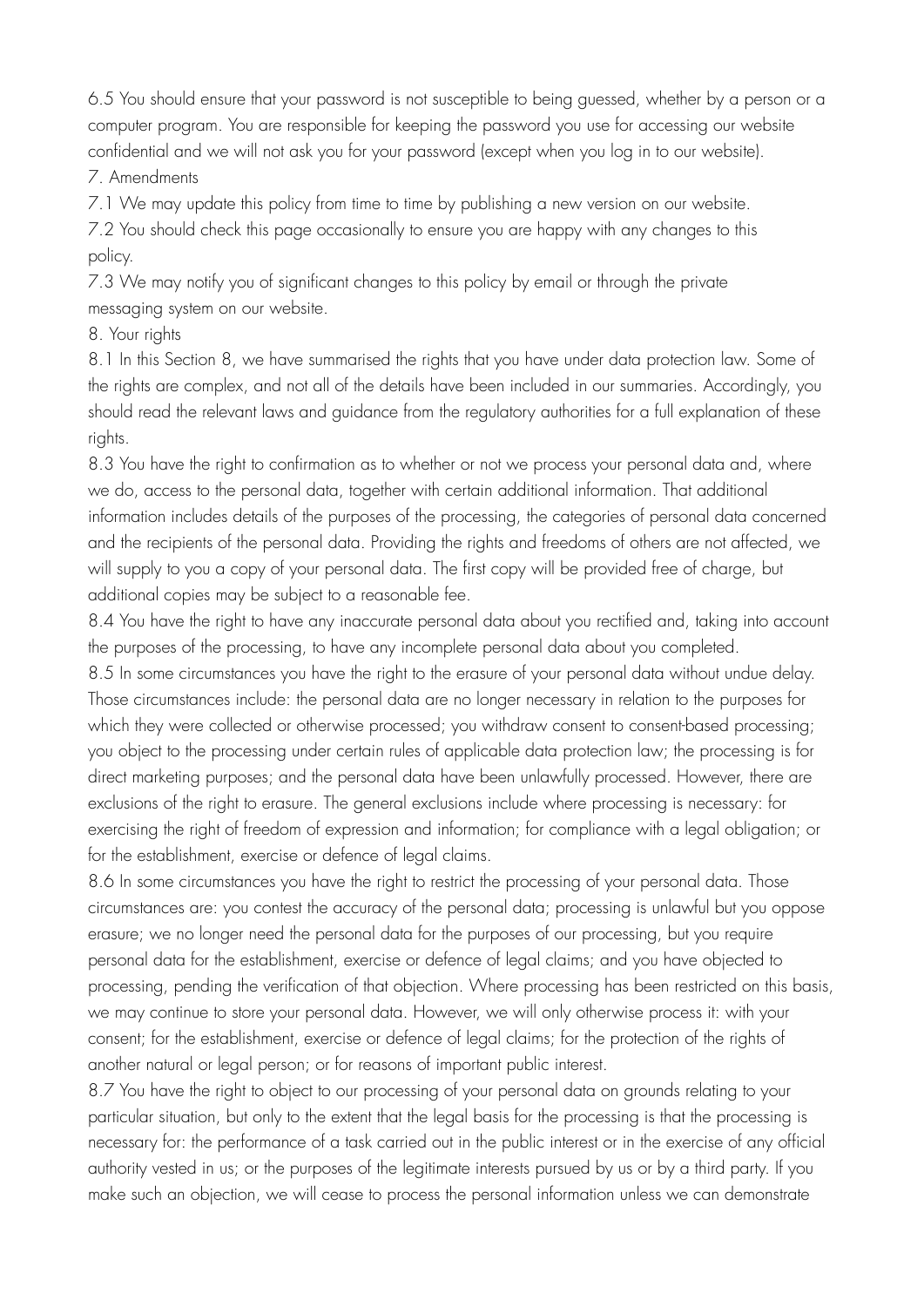compelling legitimate grounds for the processing which override your interests, rights and freedoms, or the processing is for the establishment, exercise or defence of legal claims.

8.8 You have the right to object to our processing of your personal data for direct marketing purposes (including profiling for direct marketing purposes). If you make such an objection, we will cease to process your personal data for this purpose.

8.9 You have the right to object to our processing of your personal data for scientific or historical research purposes or statistical purposes on grounds relating to your particular situation, unless the processing is necessary for the performance of a task carried out for reasons of public interest.

8.10 To the extent that the legal basis for our processing of your personal data is:

(a) consent; or

(b) that the processing is necessary for the performance of a contract to which you are party or in order to take steps at your request prior to entering into a contract,

and such processing is carried out by automated means, you have the right to receive your personal data from us in a structured, commonly used and machine-readable format. However, this right does not apply where it would adversely affect the rights and freedoms of others.

8.11 If you consider that our processing of your personal information infringes data protection laws, you have a legal right to lodge a complaint with a supervisory authority responsible for data protection. You may do so in the EU member state of your habitual residence, your place of work or the place of the alleged infringement.

8.12 To the extent that the legal basis for our processing of your personal information is consent, you have the right to withdraw that consent at any time. Withdrawal will not affect the lawfulness of processing before the withdrawal.

8.13 You may exercise any of your rights in relation to your personal data by written notice to us.

9. Third party websites

9.1 Our website includes hyperlinks to, and details of, third party websites.

9.2 We have no control over, and are not responsible for, the privacy policies and practices of third parties.

10. Personal data of children

10.1 Our website and services are targeted at persons over the age of 18.

10.2 If we have reason to believe that we hold personal data of a person under that age in our databases, we will delete that personal data.

11. Updating information

11.1 Please let us know if the personal information that we hold about you needs to be corrected or updated.

12. About cookies

12.1 A cookie is a file containing an identifier (a string of letters and numbers) that is sent by a web server to a web browser and is stored by the browser. The identifier is then sent back to the server each time the browser requests a page from the server.

12.2 Cookies may be either "persistent" cookies or "session" cookies: a persistent cookie will be stored by a web browser and will remain valid until its set expiry date, unless deleted by the user before the expiry date; a session cookie, on the other hand, will expire at the end of the user session, when the web browser is closed.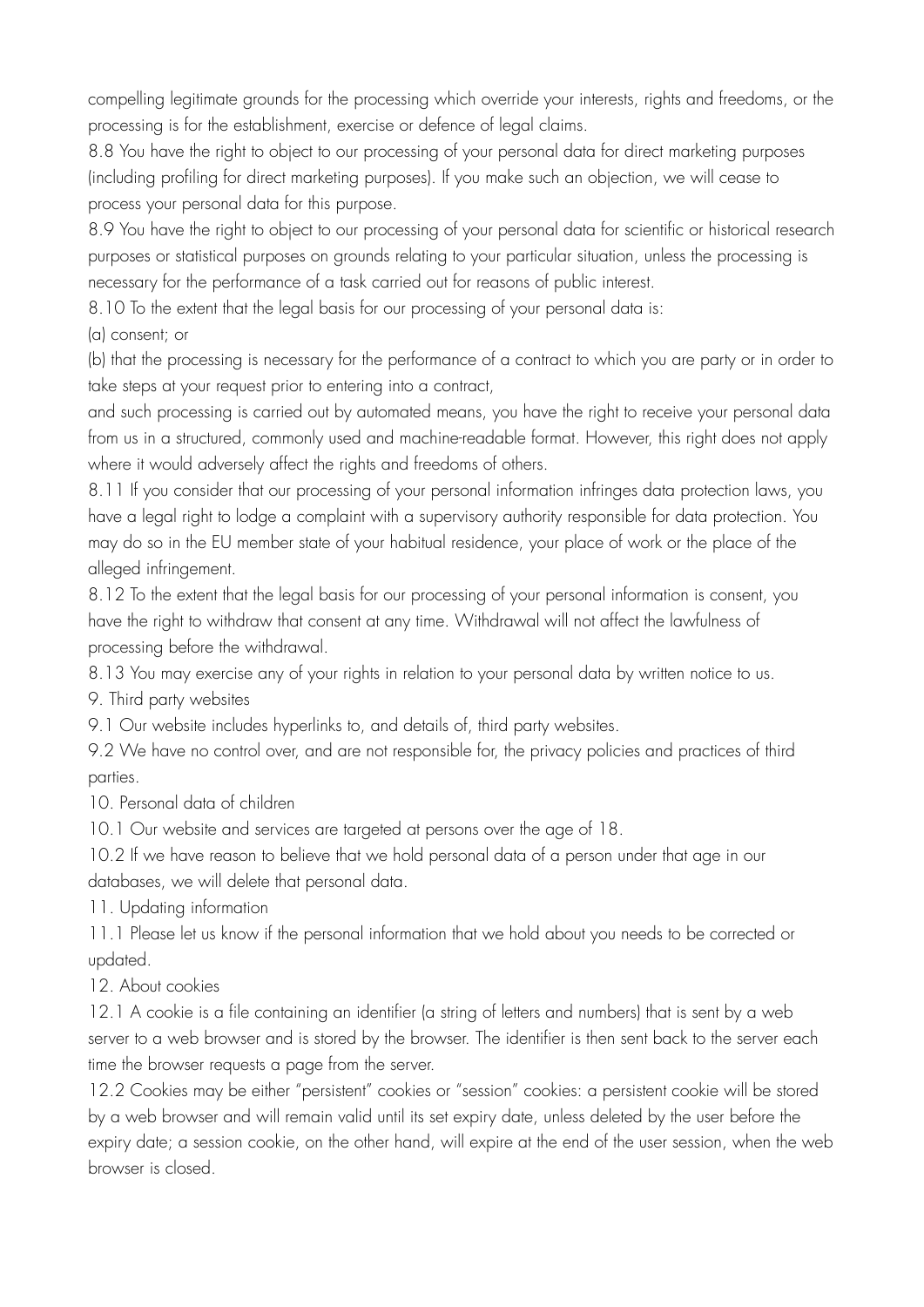12.3 Cookies do not typically contain any information that personally identifies a user, but personal information that we store about you may be linked to the information stored in and obtained from cookies.

13. Cookies that we use

13.1 We use cookies for the following purposes:

(a) authentication - we use cookies to identify you when you visit our website and as you navigate our website;

(b) security - we use cookies as an element of the security measures used to protect user accounts, including preventing fraudulent use of login credentials, and to protect our website and services generally;

(c) analysis - we use cookies to help us to analyse the use and performance of our website and services; and

(d) cookie consent - we use cookies to store your preferences in relation to the use of cookies more generally.

14. Cookies used by our service providers

14.1 Our service providers use cookies and those cookies may be stored on your computer when you visit our website.

14.2 We use Google Analytics to analyse the use of our website. Google Analytics gathers information about website use by means of cookies. The information gathered relating to our website is used to create reports about the use of our website. Google's privacy policy is available at: https:// www.google.com/policies/privacy/.

14.3 We use namecheap.com to act as our hosting provider. This service uses cookies for statistical purposes in an aggregate form and to track information during the domain name registration and the package sign-up process. These cookies do not track individual information. You can view the privacy policy of this service provider at https://www.namecheap.com/blog/ namecheaps-new-privacypolicy/.

15. Managing cookies

15.1 Most browsers allow you to refuse to accept cookies and to delete cookies. The methods for doing so vary from browser to browser, and from version to version. You can however obtain up-to-date information about blocking and deleting cookies via these links:

(a) https://support.google.com/chrome/answer/95647?hl=en (Chrome);

(b) https://support.mozilla.org/en-US/kb/enable-and-disable-cookies-websitepreferences (Firefox);

(c) http://www.opera.com/help/tutorials/security/cookies/ (Opera);

(d) https://support.microsoft.com/en-gb/help/17442/windows-internet-explorerdelete-manage-cookies (Internet Explorer);

(e) https://support.apple.com/kb/PH21411 (Safari); and

(f) https://privacy.microsoft.com/en-us/windows-10-microsoft-edge-and-privacy (Edge).

15.2 Blocking all cookies will have a negative impact upon the usability of many websites.

15.3 If you block cookies, you will not be able to use all the features on our website.

16. Our details

16.1 This website is owned and operated by Rowntree Clark Ltd.

16.2 We are registered in England and Wales under registration number 07104395 , and our